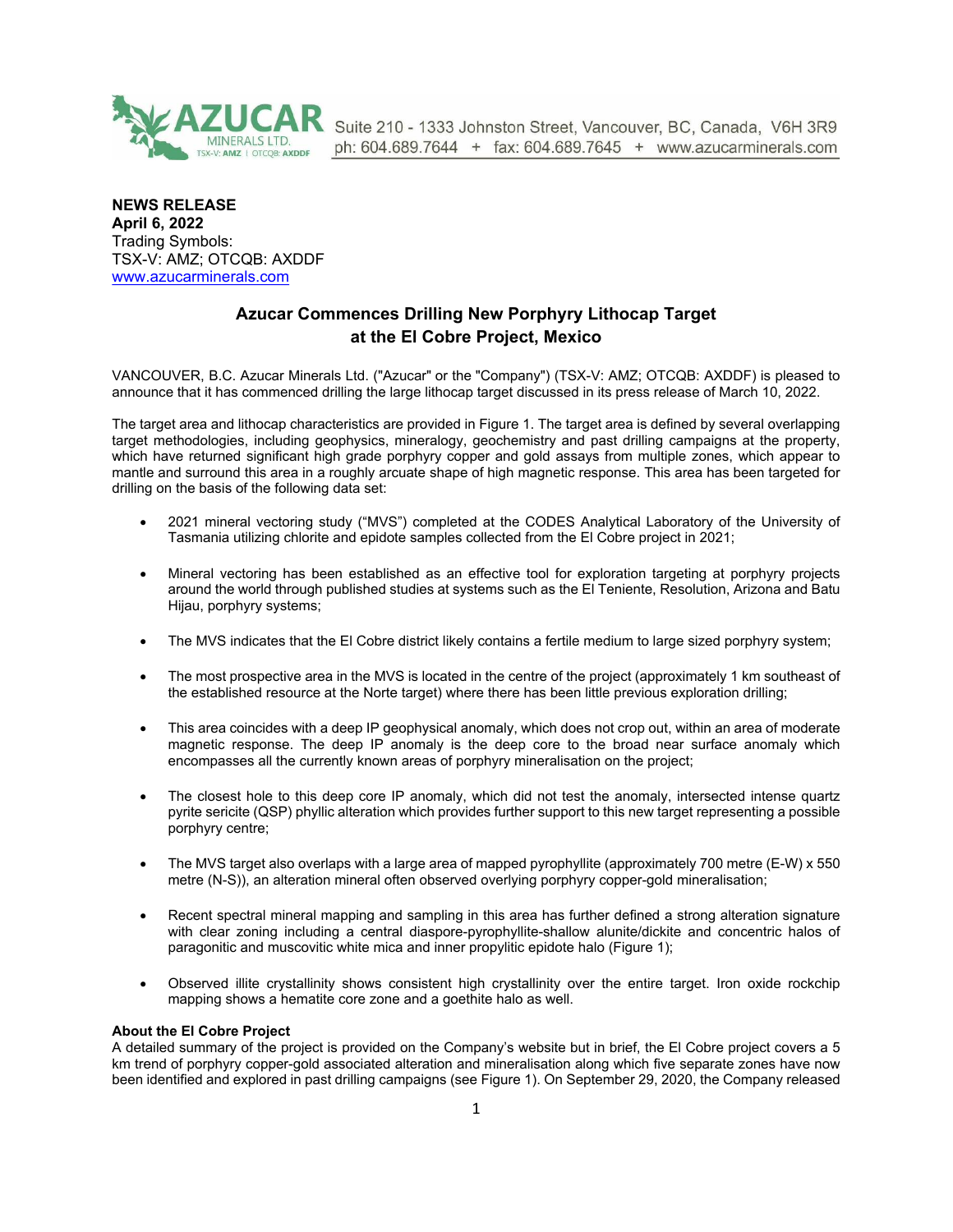an initial mineral resource estimate on the project from only the Norte Zone. The base case resource estimate (using a net smelter return cutoff of US\$12/tonne) for the Norte Zone is comprised of an **indicated resource of 1.2 Moz AuEq** (47.2 million tonnes grading 0.49 g/t Au, 0.21% Cu 1.4 g/t Ag) **and an inferred resource of 1.4 Moz AuEq** (64.2 million tonnes grading 0.42 g/t Au, 0.18% Cu and 1.3 g/t Ag). Further details of the resource estimate are provided below.

At the Villa Rica Zone, located about 1.8 km south of the Norte Zone, the Company plans to further explore the Raya Tembrillo Target. Initial drilling in 2017 on the Raya Tembrillo Target intersected two styles of mineralisation; hypogene copper-gold porphyry mineralisation (115.00 metres of 0.57 g/t gold and 0.27% copper, see press release of November 28, 2017) and near surface enriched copper mineralisation with an apparent tabular distribution (94.00 metres of 1.36% copper; see press release of December 13, 2017). At the Encinal Zone, located 4.3 kilometres to the southeast of the Norte Zone, the Company is conducting a more thorough review of the geological, geochemical and geophysical datasets in order to design a future drill program to follow-up past drill results. On June 29, 2017, Azucar announced the results of initial drilling on this exposed stockwork (Hole EC-17-025) that returned results including 34.47 metres grading 0.73 g/t Au and 0.20% Cu.

Past drilling campaigns have returned significant porphyry copper and gold assays from multiple targets around the recently defined mineral vector target area. The previously tested and known porphyry mineralisation, including the Norte deposit on which the Company has developed a resource, appear to mantle and surround this new target area in a roughly arcuate zone of high magnetic response. High grade intersections from these targets highlight the potential for significant mineral endowment and for higher grade porphyry mineralisation including the following (see Figure 1 for locations):

| <b>INDITE COLIC</b> |            |        |              |            |        |  |
|---------------------|------------|--------|--------------|------------|--------|--|
| Hole                | From $(m)$ | To(m)  | Interval (m) | Au $(g/t)$ | Cu (%) |  |
| EC-17-018           | 222.40     | 334.50 | 112.10       | 1.35       | 0.48   |  |
| EC-17-026           | 543.45     | 609.90 | 66.45        | 2.41       | 0.61   |  |
| Including           | 543.45     | 569.45 | 26.00        | 4.15       | 1.00   |  |
| EC-17-029           | 204.15     | 314.15 | 110.00       | 1.87       | 0.48   |  |
| Including           | 208.15     | 240.15 | 32.00        | 2.57       | 0.57   |  |
| and                 | 264.15     | 300.15 | 36.00        | 2.02       | 0.51   |  |

Norte Zone

## Raya Tembrillo (1.8km South of Norte)

| Hole                      | (m)    | (m)    | (m)      | (g/t) | (9/6)      |
|---------------------------|--------|--------|----------|-------|------------|
|                           | ·rom   | 10     | Interval | Au    | Ψu         |
| $\sim$<br>-<br>υo<br>∵−ب∟ | 302.00 | 320.00 | 18.00    | .25   | よつ<br>v.oz |

#### Primo Zone (1.4km South of Raya Tembrillo)

| Hole      | (m)<br>-rom | To<br>(m) | Interval $(m)$ | (g/t)<br>Au | (9/6)<br>Сu |
|-----------|-------------|-----------|----------------|-------------|-------------|
| EC-19-086 | 868.40      | 918.00    | 49.60          | 0.99        | 0.61        |
| Including | 878.40      | 914.40    | 36.00          | . 10.       | 0.68        |

#### Porvenir Zone (2.5 km SE of Norte, 1.0 km west of Primo

| Hole           | ⊦rom<br>(m) | To(m)  | Interval<br>(m) | (g/t)<br>Au | (% )<br>Cu |
|----------------|-------------|--------|-----------------|-------------|------------|
| EC-17<br>7-040 | 243.00      | 255.00 | 12.00           | 2.43        | 0.82       |
| EC-18-056      | 381.50      | 408.00 | 26.50           | 70<br>.     | 0.34       |

More information on El Cobre is available on the Azucar website at [http://www.azucarminerals.com](http://www.azucarminerals.com/).

#### **Technical Details and the El Cobre NI 43-101 Technical Report**

For details on the estimation of mineral resources, including the key assumptions, parameters and methods used to estimate the Mineral Resources at the El Cobre property, Canadian investors should refer to the report dated effective November 13, 2020, and titled "NI 43-101 Technical Report Mineral Resource Estimate on the El Cobre Copper-Gold-Silver Property, Veracruz State, Mexico" which is available under Azucar Minerals' profile on SEDAR ([www.sedar.com](https://www.globenewswire.com/Tracker?data=H97e7xp4OnnhH6KKINIULm1PmCrjO785f-crMi0jMOZv6JU_6JnToF5WG9MWBuyryHVo541vCuqmhSK4Le-I4g==)) and on the Company's website. The Technical Report was authored by Kris Raffle, P.Geo. of APEX Geoscience Ltd., and Sue Bird, M.Sc., P.Eng. of Moose Mountain Technical Services. The NSR and AuEq values were calculated using US\$1,500/oz gold, US\$3.00/lb copper and US\$18/oz silver, and using metallurgical recoveries of 88% for gold and copper, and 70% for silver.

Morgan Poliquin, Ph.D., P.Eng., a Qualified Person under NI 43-101, the President and CEO, as well as a Director of the Company, reviewed and approved the other technical information. The porphyry mineralisation and past drilling results discussed and reviewed in this news release are associated with broad areas of alteration and stockwork and sheeted porphyry style veining. True widths cannot be determined at this time. The analyses reported were carried out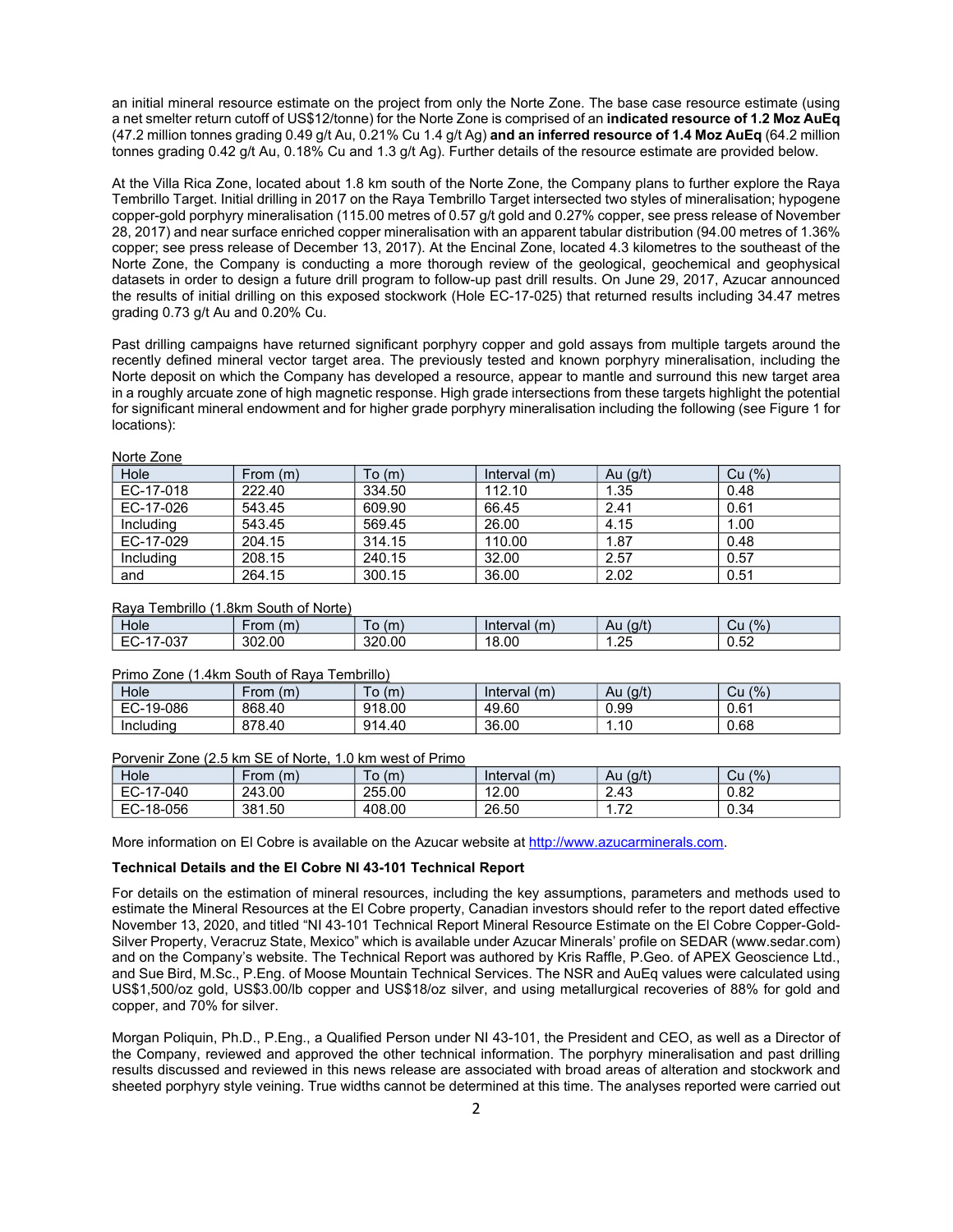at ALS Global Laboratories of North Vancouver using industry standard analytical techniques. For gold, samples are first analysed by fire assay and atomic absorption spectroscopy ("AAS"). Samples that return values greater than 10 g/t gold using this technique are then re-analysed by fire assay but with a gravimetric finish. For copper, samples are first analysed by Inductively Coupled Plasma – Atomic Emission Spectroscopy ("ICP-AES"), with four acid digestion. Samples that return values greater than 10000 g/t copper using this technique are then re-analysed by HF-HNO3- HCLO4 digestion with HCL leach and ICP-AES finish. Blanks, field duplicates and certified standards were inserted into the sample stream as part of Azucar's quality assurance and control program which complies with National Instrument 43-101 requirements.

## **About Azucar**

Azucar is an exploration company exploring the El Cobre project in Veracruz, Mexico, which covers multiple gold-rich porphyry targets, as demonstrated by past drilling. Azucar holds a 100% interest in the El Cobre project, subject to net smelter returns ("NSR") royalty interests, assuming production from the property exceeds 10,001 tonnes per day of ore, totaling 2.25% which can be reduced to 2.0% though the payment of US\$3.0 million.

On behalf of the Board of Directors,

*"J. Duane Poliquin"* J. Duane Poliquin, P.Eng. Chairman Azucar Minerals Ltd.

*Neither the TSX Venture Exchange nor its Regulation Services Provider (as that term is defined in policies of the TSX Venture Exchange) accepts responsibility for the adequacy or accuracy of this release.* 

*This news release includes forward-looking statements that are subject to risks and uncertainties. All statements within it, other than statements of historical fact, are to be considered forward looking. Although the Company believes the expectations expressed in such forward-looking statements are based on reasonable assumptions, such statements are not guarantees of future performance and actual results or developments may differ materially from those in forward-looking statements. Factors that could cause actual results to differ materially from those in forward-looking statements include market prices, exploitation and exploration successes, continued availability of capital and financing, and general economic, market or business conditions. There can be no assurances that such statements will prove accurate and, therefore, readers are advised to rely on their own evaluation of such uncertainties. We do not assume any obligation to update any forward-looking statements, other than as required pursuant to applicable securities laws.*

Contact Information:

Azucar Minerals Ltd. Tel. 604.689.7644 Email: [info@azucarminerals.com](mailto:info@azucarminerals.com) <http://www.azucarminerals.com/>